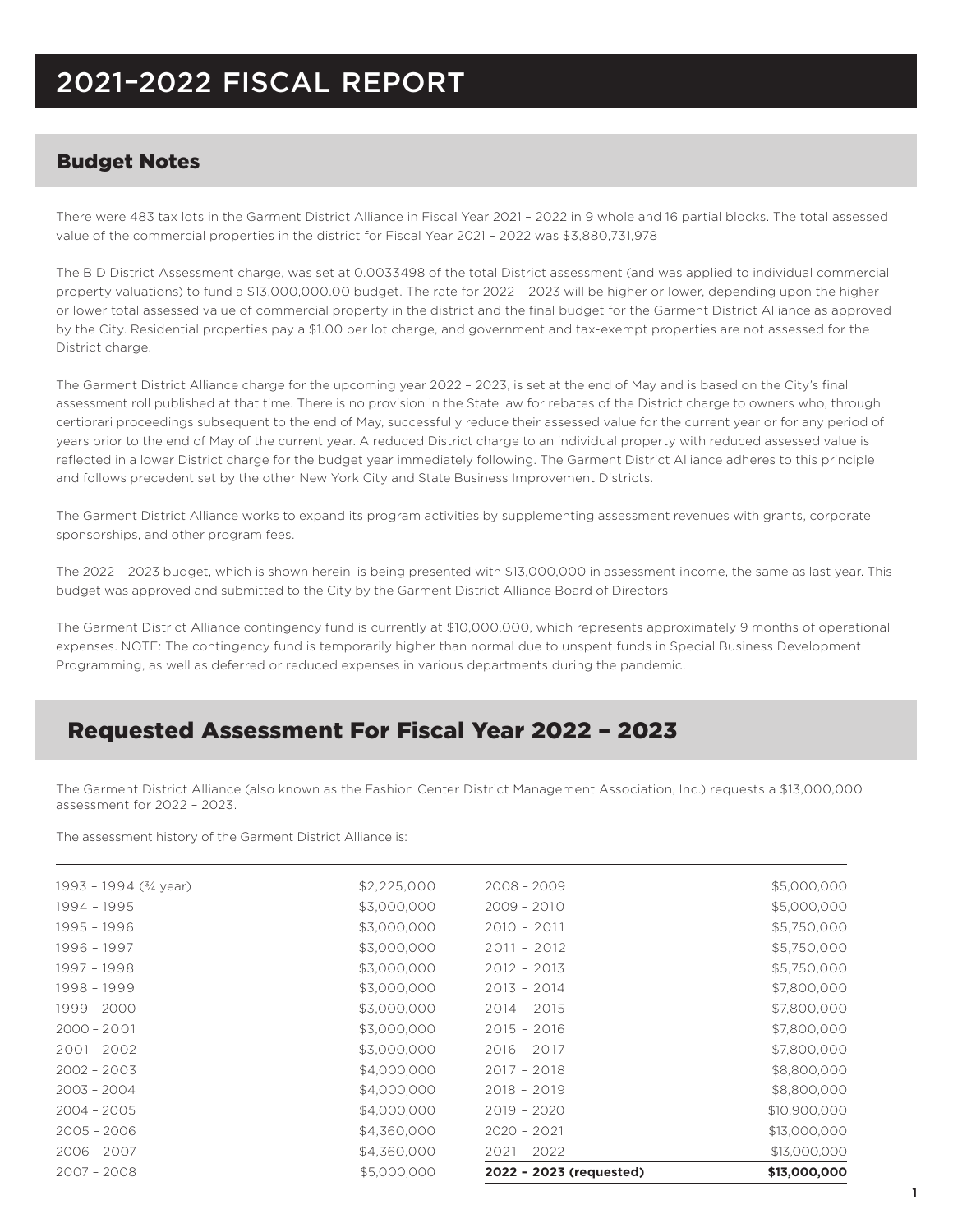### **Current Operating Budget Fiscal Year Ended June 30, 2022**

|                                               | <b>Marketing</b><br>Info. Serv. | Admin.          | <b>Security</b>   | <b>Sanitation</b> | <b>Special</b><br><b>Projects</b> | Capital<br><b>Projects</b> | 2022<br><b>Budget</b><br>Approved |
|-----------------------------------------------|---------------------------------|-----------------|-------------------|-------------------|-----------------------------------|----------------------------|-----------------------------------|
| <b>Support and revenue</b><br>Assessment      |                                 |                 |                   |                   |                                   |                            | 13,000,000                        |
| Other revenue (interest, contributions)       |                                 |                 |                   |                   |                                   |                            |                                   |
| Total support and revenue                     |                                 |                 |                   |                   |                                   |                            | 13,000,000                        |
| <b>Personnel</b>                              |                                 |                 |                   |                   |                                   |                            |                                   |
| <b>Executive Salaries</b>                     |                                 | 573,638         | 63,965            | 63,965            |                                   |                            | 701,568                           |
| Supervisors/Dispatchers/Support               | 154,111                         |                 | 206,718           | 315,533           |                                   | 223,673                    | 900,034                           |
| <b>Hourly Staff</b>                           |                                 |                 | 934,245           | 1,881,215         |                                   |                            | 2,815,460                         |
| <b>Medical Benefits</b>                       | 44,000                          | 70,000          | 365,000           | 880,000           |                                   | 44,000                     | 1,403,000                         |
| Payroll taxes                                 |                                 |                 |                   |                   |                                   |                            | 422,900                           |
| State Insurance                               | 15,400<br>4,600                 | 43,000<br>4,700 | 120,500<br>35,000 | 226,100           |                                   | 17,900                     | 167,400                           |
|                                               |                                 |                 |                   | 120,000           |                                   | 3,100                      |                                   |
| Pension (3%)                                  | 4,650                           | 37,450          | 36,100            | 67,800            |                                   | 5,550                      | 151,550                           |
| Total personnel                               | 222,761                         | 728,788         | 1,761,528         | 3,554,613         | 0                                 | 294,223                    | 6,561,913                         |
| Other Expenses                                |                                 |                 |                   |                   |                                   |                            |                                   |
| Outside Contractors / Consultants             | 169,000                         |                 | 790,000           | 318,375           |                                   |                            | 1,277,375                         |
| Supplies/Equipment                            |                                 |                 | 65,302            | 373,400           |                                   |                            | 438,702                           |
| Recruitment                                   |                                 |                 | 1,000             | 1,000             |                                   |                            | 2,000                             |
| Uniforms                                      |                                 |                 | 5,000             | 24,000            |                                   |                            | 29,000                            |
| Insurance - Plaza                             |                                 |                 | 43,000            | 421,000           |                                   | 22,000                     | 486,000                           |
| <b>Broadway Plazas</b>                        |                                 |                 |                   |                   |                                   | 457,400                    | 457,400                           |
| <b>Project Expenses</b>                       | 126,800                         |                 | 78,681            |                   | 2,500,000                         | 524,400                    | 3,229,881                         |
| <b>Total Direct Expenses</b>                  | 518,561                         | 728,788         | 2,744,511         | 4,692,388         | 2,500,000                         | 1,298,023                  | 12,482,271                        |
| <b>General Operating</b>                      |                                 |                 |                   |                   |                                   |                            |                                   |
| Rent (w/ electric)                            |                                 |                 |                   |                   |                                   |                            | 615,700                           |
| Insurance                                     |                                 |                 |                   |                   |                                   |                            | 67,000                            |
| Telephone                                     |                                 |                 |                   |                   |                                   |                            | 20,000                            |
| Postage                                       |                                 |                 |                   |                   |                                   |                            | 2,000                             |
| Messenger<br><b>Office Supplies</b>           |                                 |                 |                   |                   |                                   |                            | 250<br>5,000                      |
| Dues & Subscriptions                          |                                 |                 |                   |                   |                                   |                            | 20,000                            |
| Repairs & Maintenance                         |                                 |                 |                   |                   |                                   |                            | 30,000                            |
| <b>Local Travel</b>                           |                                 |                 |                   |                   |                                   |                            | 1,000                             |
| Meetings & Conferences                        |                                 |                 |                   |                   |                                   |                            | 25,000                            |
| Printing                                      |                                 |                 |                   |                   |                                   |                            | 12,000                            |
| Annual Report                                 |                                 |                 |                   |                   |                                   |                            | 21,000                            |
| Professional Fees (incls trademarks/lobbying) |                                 |                 |                   |                   |                                   |                            | 45,000                            |
| Equipment / Office Expense                    |                                 |                 |                   |                   |                                   |                            | 35,000                            |
| New Leasehold Improvements (old Amort)        |                                 |                 |                   |                   |                                   |                            | 60,000                            |
| Office Support<br>Medical                     |                                 |                 |                   |                   |                                   |                            | 138,815<br>56,000                 |
| Payroll taxes / State Insurance / Pension     |                                 |                 |                   |                   |                                   |                            | 22,000                            |
| <b>Total General Operating</b>                |                                 |                 |                   |                   |                                   |                            | 1,175,765                         |
|                                               |                                 |                 |                   |                   |                                   |                            |                                   |
| Allocation based on Direct Expenses           | 48,846<br>4.15%                 | 68,648<br>5.84% | 258,519<br>21.99% | 441,998<br>37.59% | 235,487<br>20.03%                 | 122,267<br>10.40%          |                                   |
| <b>Total Program Expenses</b>                 | 567,407                         | 797,436         | 3,003,029         | 5,134,387         | 2,735,487                         | 1,420,290                  | 13,658,035                        |

**Excess revenues over expenses** (658,035)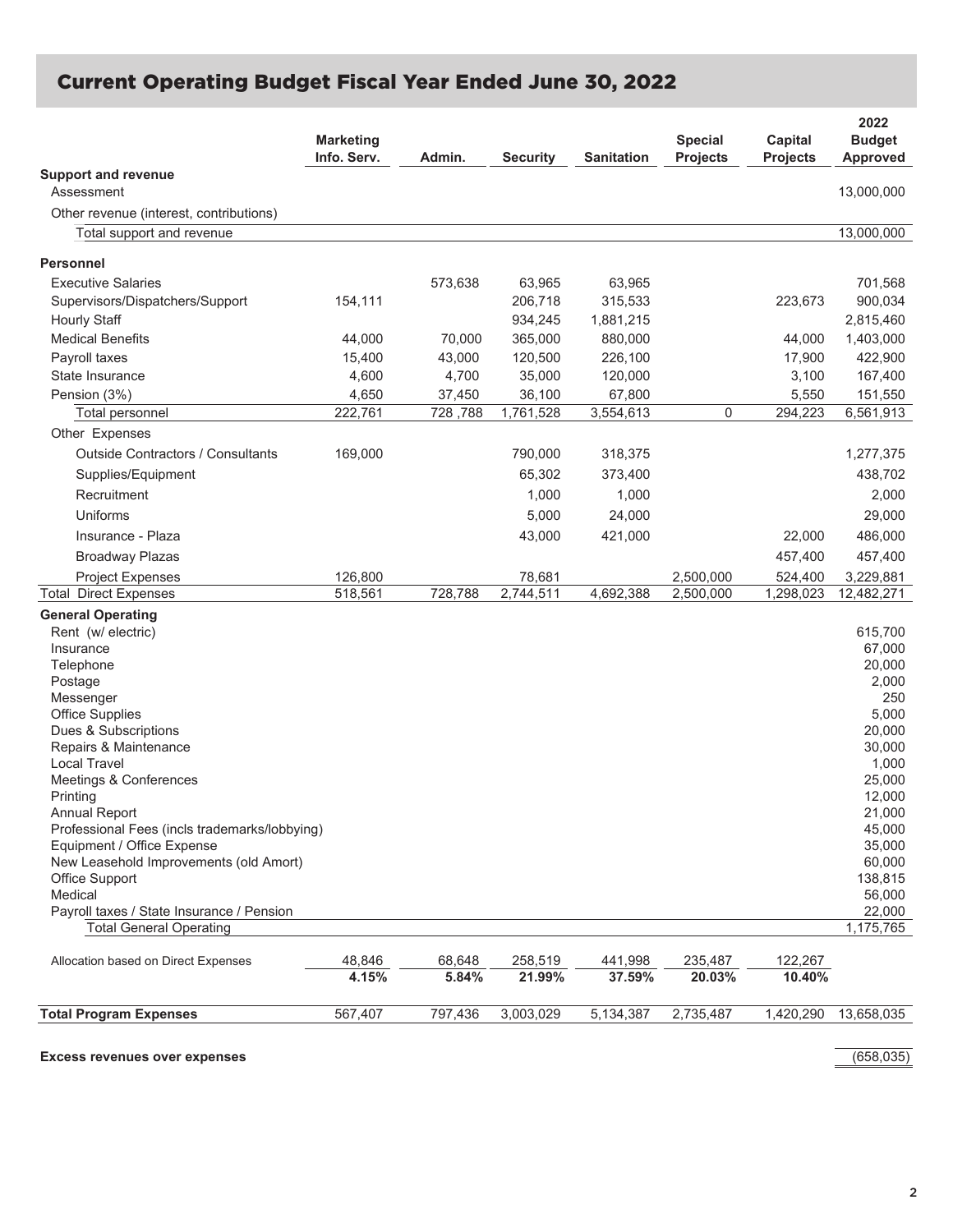### **Statement Of Activities: March 2022**

|                                         |           |               | <b>Year To Date</b> |            |               |            |
|-----------------------------------------|-----------|---------------|---------------------|------------|---------------|------------|
|                                         |           |               | Under               | Prior Year | FY 2022       |            |
|                                         | Actual    | <b>Budget</b> | (Over)              | Actual     | <b>Budget</b> | Available  |
| <b>Support and Revenues:</b>            |           |               |                     |            |               |            |
| Assessment - current                    | 9,749,997 | 9,749,997     |                     | 9,750,000  | 13,000,000    |            |
| <b>Other Revenues</b>                   | 5,438     |               |                     | 46,496     |               |            |
| <b>Total Support and Revenues</b>       | 9,755,436 | 9,749,997     | (5, 438)            | 9,796,496  | 13,000,000    | 3,244,564  |
| <b>Program Services:</b>                |           |               |                     |            |               |            |
| Administration                          |           |               |                     |            |               |            |
| Personnel                               | 511,876   | 544,095       | 32,219              | 439,001    | 728,788       | 216,912    |
| Other direct expenses                   |           |               |                     |            |               |            |
| <b>Total Administration</b>             | 511,876   | 544,095       | 32,219              | 439,001    | 728,788       | 216,912    |
| <b>Public Safety</b>                    |           |               |                     |            |               |            |
| Personnel                               | 1,323,102 | 1,759,849     | 436,747             | 1,388,414  | 2,551,528     | 1,228,426  |
| Other direct expenses                   | 130,475   | 131,374       | 899                 | 112,693    | 192,983       | 62,508     |
| <b>Total Public Safety</b>              | 1,453,577 | 1,891,223     | 437,646             | 1,501,108  | 2,744,511     | 1,290,934  |
| <b>Sanitation</b>                       |           |               |                     |            |               |            |
| Personnel                               | 2,392,478 | 2,879,419     | 486,941             | 2,136,149  | 3,872,988     | 1,480,510  |
| Other direct expenses                   | 600,336   | 638,867       | 38,531              | 527,537    | 819,400       | 219,064    |
| <b>Total Sanitation</b>                 | 2,992,814 | 3,518,286     | 525,472             | 2,663,686  | 4,692,388     | 1,699,574  |
| <b>General Operating</b>                | 864,334   | 876,250       | 11,917              | 739,630    | 1,175,765     | 311,431    |
| <b>Broadway Plazas</b>                  | 606,519   | 479,400       | (127, 119)          | 283,176    | 479,400       | (127, 119) |
| <b>Capital Projects</b>                 | 546,432   | 548,509       | 2,078               | 650,783    | 818,623       | 272,192    |
| <b>Marketing</b>                        |           |               |                     |            |               |            |
| Personnel                               | 319,051   | 315,973       | (3,077)             | 197,137    | 391,761       | 72,710     |
| Other direct expenses                   | 60,465    | 88,473        | 28,008              | 87,733     | 126,800       | 66,335     |
| <b>Total Marketing</b>                  | 379,516   | 404,446       | 24,931              | 284,870    | 518,561       | 139,045    |
| <b>Special Projects</b>                 | 1,097,648 | 1,310,000     | 212,352             | 370,762    | 2,500,000     | 1,402,352  |
| <b>Total Expenses</b>                   | 8,452,715 | 9,572,210     | 1,119,494           | 6,933,016  | 13,658,036    | 5,205,321  |
| <b>Excess of Revenues Over Expenses</b> | 1,302,720 | 177,788       |                     | 2,863,480  | (658, 036)    |            |
|                                         |           |               |                     |            |               |            |

#### **Notes:**

1. The above statement does not reflect accruals. If these expenses were paid, the result would be an additional outlay of approximately \$ 250,000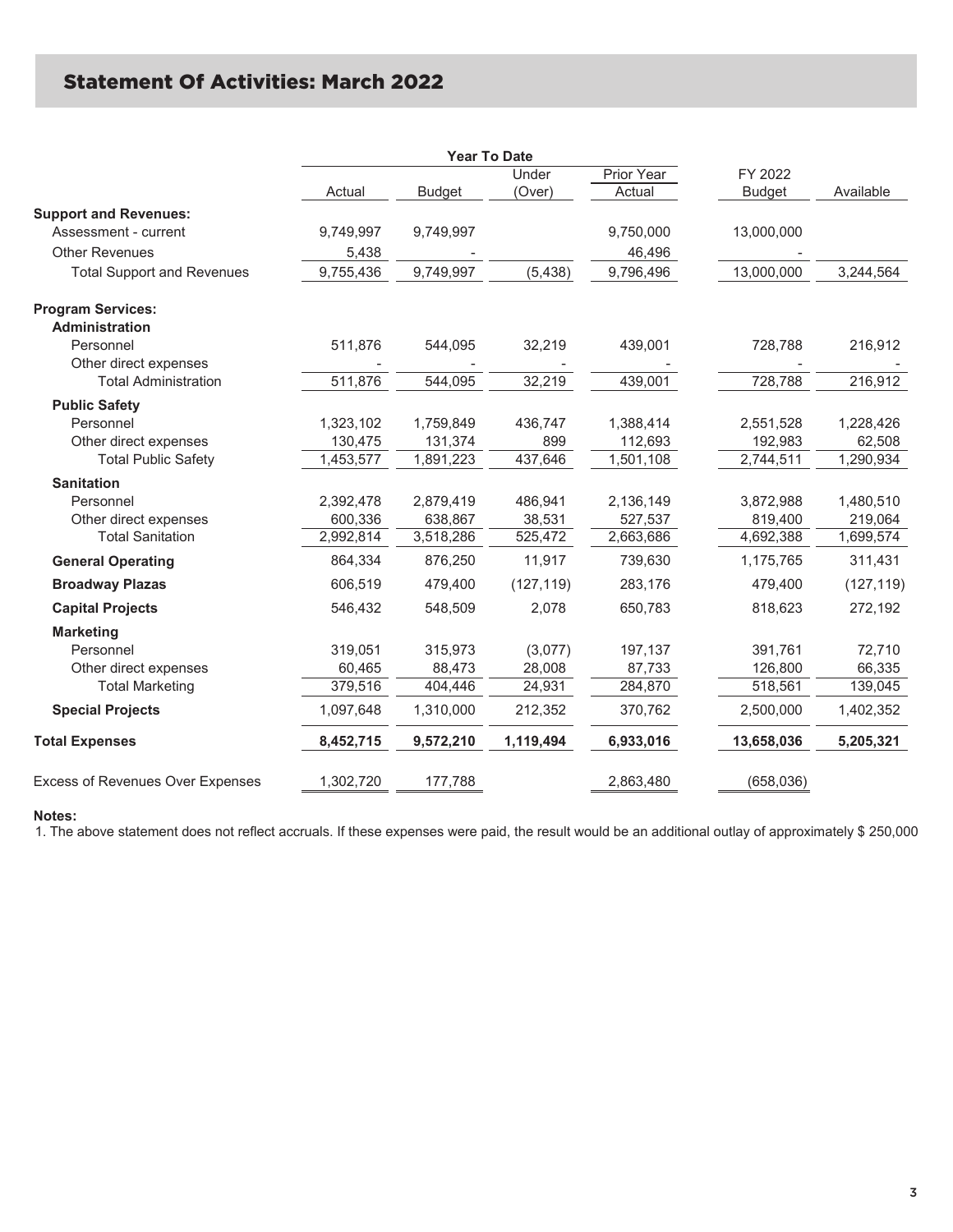## Approved Operating Budget Fiscal Year Ended June 30, 2023

|                                                                             | <b>Marketing</b><br>Info. Serv. | Admin.  | <b>Security</b> | <b>Sanitation</b> | <b>Special</b><br><b>Projects</b> | Capital<br><b>Projects</b> | (FY 22/23)<br>2023<br><b>Budget</b><br><b>APPROVED</b> |
|-----------------------------------------------------------------------------|---------------------------------|---------|-----------------|-------------------|-----------------------------------|----------------------------|--------------------------------------------------------|
| <b>Support and revenue</b><br>Assessment                                    |                                 |         |                 |                   |                                   |                            | 13,000,000                                             |
| Other revenue (interest, contributions)                                     |                                 |         |                 |                   |                                   |                            |                                                        |
| Net support and revenue                                                     |                                 |         |                 |                   |                                   |                            | 13,000,000                                             |
| Personnel                                                                   |                                 |         |                 |                   |                                   |                            |                                                        |
| <b>Executive Salaries</b>                                                   |                                 | 660,358 | 66,524          | 66,524            |                                   |                            | 793,406                                                |
| Supervisors/Dispatchers/Support                                             | 177,227                         |         | 214,987         | 328,154           |                                   | 251,223                    | 971,591                                                |
| Hourly Staff                                                                |                                 |         | 1,179,615       | 1,956,464         |                                   |                            | 3,136,079                                              |
| <b>Medical Benefits</b>                                                     | 40,515                          | 66,000  | 473,000         | 983,000           |                                   | 40,815                     | 1,603,330                                              |
| Payroll taxes                                                               | 17,700                          | 49,500  | 146,100         | 235,100           |                                   | 20,100                     | 468,500                                                |
| State Insurance                                                             | 4,000                           | 4,700   | 35,000          | 120,000           |                                   | 4,200                      | 167,900                                                |
| Pension (3%)                                                                | 5,300                           | 42,800  | 43,800          | 70,500            |                                   | 7,500                      | 169,900                                                |
| Total personnel                                                             | 244,742                         | 823,358 | 2,159,025       | 3,759,742         | $\mathbf 0$                       | 323,838                    | 7,310,706                                              |
| Other Expenses                                                              |                                 |         |                 |                   |                                   |                            |                                                        |
| <b>Outside Contractors / Consultants</b>                                    |                                 |         |                 |                   |                                   |                            | 529,190                                                |
|                                                                             | 170,000                         |         | 10,000          | 349,190           |                                   |                            |                                                        |
| Supplies/Equipment                                                          |                                 |         | 65.302          | 300,000           |                                   |                            | 365,302                                                |
| Recruitment                                                                 |                                 |         | 1,000           | 1,000             |                                   |                            | 2,000                                                  |
| Uniforms                                                                    |                                 |         | 5,000           | 24,000            |                                   |                            | 29,000                                                 |
| Insurance - Plaza                                                           |                                 |         | 41,075          | 459,250           |                                   | 23,616                     | 523,941                                                |
| <b>Broadway Plazas</b>                                                      |                                 |         |                 |                   |                                   | 637,000                    | 637,000                                                |
| <b>Project Expenses</b>                                                     | 121,500                         |         | 75,000          |                   | 2,500,000                         | 469,200                    | 3,165,700                                              |
| <b>Total Direct Expenses</b>                                                | 536,242                         | 823,358 | 2,356,402       | 4,893,182         | 2,500,000                         | 1,453,654                  | 12,562,839                                             |
| <b>General Operating</b>                                                    |                                 |         |                 |                   |                                   |                            |                                                        |
| Rent (w/ electric)                                                          |                                 |         |                 |                   |                                   |                            | 615,700                                                |
| Insurance                                                                   |                                 |         |                 |                   |                                   |                            | 90,037                                                 |
| Telephone                                                                   |                                 |         |                 |                   |                                   |                            | 20,000<br>1,000                                        |
| Postage<br>Messenger                                                        |                                 |         |                 |                   |                                   |                            | 250                                                    |
| <b>Office Supplies</b>                                                      |                                 |         |                 |                   |                                   |                            | 3,000                                                  |
| Dues & Subscriptions                                                        |                                 |         |                 |                   |                                   |                            | 30,000                                                 |
| Repairs & Maintenance                                                       |                                 |         |                 |                   |                                   |                            | 30,000                                                 |
| <b>Local Travel</b>                                                         |                                 |         |                 |                   |                                   |                            | 1,000                                                  |
| Meetings & Conferences                                                      |                                 |         |                 |                   |                                   |                            | 50,000                                                 |
| Printing                                                                    |                                 |         |                 |                   |                                   |                            | 12,000                                                 |
| <b>Annual Report</b>                                                        |                                 |         |                 |                   |                                   |                            | 21,000                                                 |
| Professional Fees (incls trademarks/lobbying)<br>Equipment / Office Expense |                                 |         |                 |                   |                                   |                            | 45,000<br>35,000                                       |
| New Leasehold Improvements (old Amort)                                      |                                 |         |                 |                   |                                   |                            | 60,000                                                 |
| Office Support                                                              |                                 |         |                 |                   |                                   |                            | 158,887                                                |
| Medical                                                                     |                                 |         |                 |                   |                                   |                            | 65,000                                                 |
| Payroll taxes / State Insurance / Pension                                   |                                 |         |                 |                   |                                   |                            | 22,250                                                 |
| <b>Total General Operating</b>                                              |                                 |         |                 |                   |                                   |                            | 1,260,124                                              |
| GenOp Allocation based on Direct Expenses                                   | 53,788                          | 82,587  | 236,360         | 490,814           | 250,764                           | 145,810                    |                                                        |
|                                                                             | 4.27%                           | 6.55%   | 18.76%          | 38.95%            | 19.90%                            | 11.57%                     |                                                        |
|                                                                             |                                 |         |                 |                   |                                   |                            |                                                        |
| <b>Total Program Expenses</b>                                               | 590,030                         | 905,946 | 2,592,763       | 5,383,996         | 2,750,764                         | 1,599,464                  | 13,822,963                                             |

**Excess revenues over expenses** (822,963)